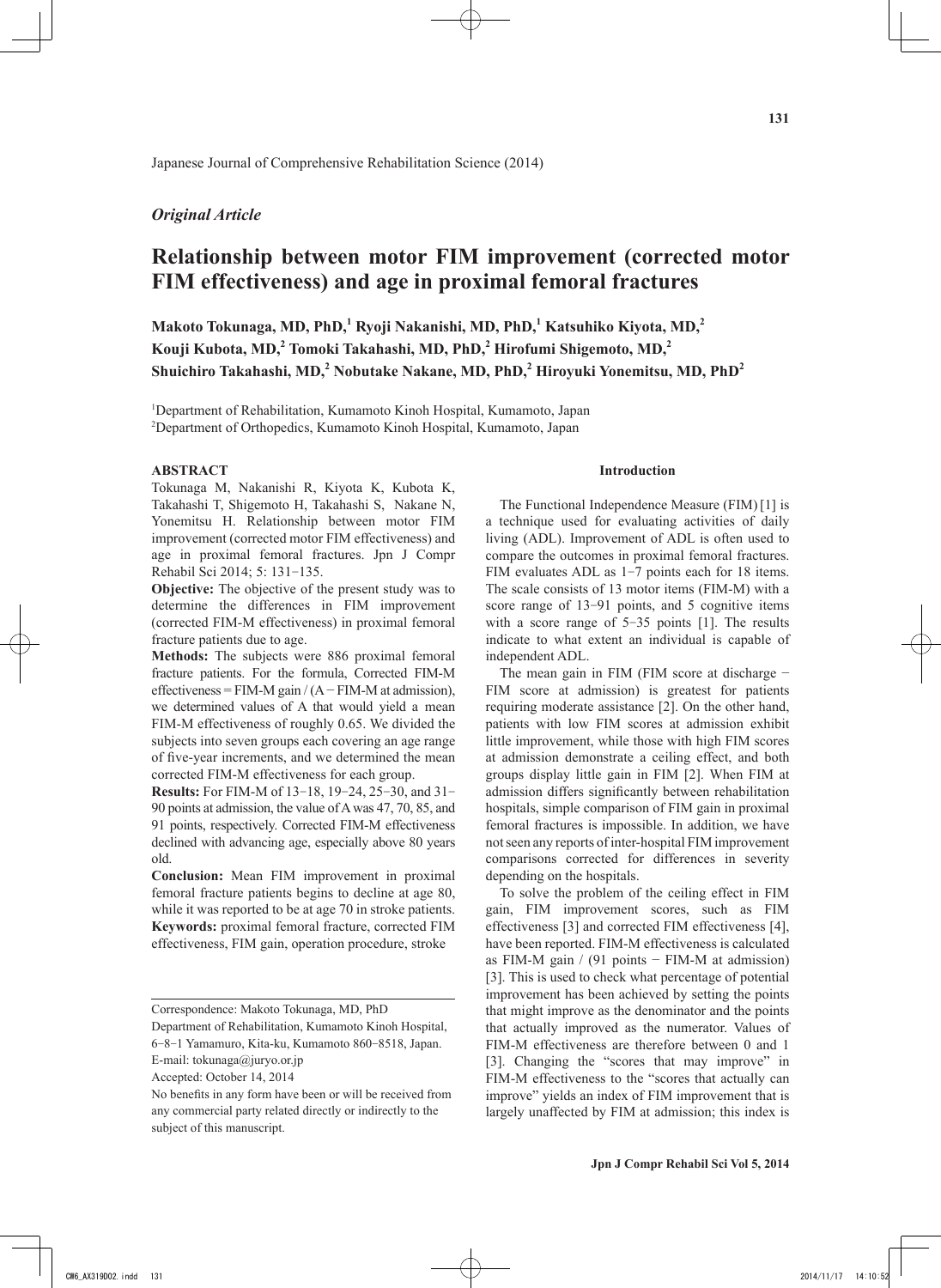called the corrected FIM-M effectiveness, which is calculated as  $[FIN-M gain/(A-FIM-M at admission)]$ [4]. The value of A, which yielded a corrected FIM-M gain of around 0.65, was estimated as 42, 64, 79, 83, 87, 89, and 91 points (in the case of FIM-M of 13-18, 19-24, 25-30, 31-36, 37-42, 43-48, and 49-90 points at admission, respectively) in stroke patients [4]. The corrected FIM-M effectiveness can be used as an outcome indicator in which the influence of FIM-M at admission is corrected [5]. Using the corrected FIM effectiveness, FIM improvements were compared among *Kaifukuki* rehabilitation hospitals with different mean FIM at admission [6].

The value of A is considered to differ depending on the disease; however, searches cannot be conducted for diseases other than stroke. Therefore, inter-hospital comparisons of FIM improvement that use corrected FIM effectiveness are currently limited to evaluations of stroke patients [6].

The objectives of the present study were to determine the value of A in corrected FIM-M effectiveness in proximal femoral fracture patients, and to determine the effect of age on FIM improvement (corrected FIM-M effectiveness) in proximal femoral fracture patients.

#### **Subject and Methods**

A retrospective epidemiological study was conducted. Proximal femoral fracture patients, who were admitted to K Hospital between Jan 1, 2008 and May 3, 2014, and received surgical treatment (osteosynthesis or artificial femoral neck replacement) and rehabilitation, were enrolled in the study. The following patients were excluded: those with reoperation, those admitted more than 19 days after injury, those whose duration from admission to operation was more than 14 days, those who spent less than 14 days in the hospital, those who died in the hospital, and those with motor FIM score at admission of 91 points or with motor FIM gain of less than 0 points. As a result, 886 patients were included in the present study. All the required items were available from all subjects, with no missing data. Table 1 shows the basic attributes of the 886 patients in this study.

#### *Study 1: FIM-M gain and FIM-M effectiveness*

We divided FIM-M at admission into ten groups (13-18, 19-24, 25-30, 31-36, 37-42, 43-48, 49-54, 55–60, 61–66, and 67–90 points). The first nine groups were in six-point increments. However, there were only seven patients with FIM-M  $\geq$  73 points at admission; therefore, we combined those with scores of 67-90 points into one group. We investigated the mean values of FIM-M gain and FIM-M effectiveness for each of these ten groups.

#### *Study 2: Corrected FIM-M effectiveness*

Corrected FIM-M effectiveness was calculated using the method reported by Tokunaga et al. [4]. The



**Figure 1.** FIM-M gain (a), FIM-M effectiveness (b), and corrected FIM-M effectiveness (c).

"A" is the parameter from the following equation: Corrected FIM-M effectiveness = FIM-M gain/ $(A -$ FIM-M score at admission). Figures on the polygonal lines are average values.

average FIM-M effectiveness for 429 patients with an FIM-M score of 31-90 at admission was 0.649 (Fig. 1b). On the other hand, for an FIM-M score of 13-30 points, the lower the FIM-M at admission, the lower the average FIM-M effectiveness. So, for an average FIM-M effectiveness also around 0.65 for an FIM-M score of 13-30 points at admission, the denominator of 91 points of the FIM-M effectiveness [FIM-M gain / (91 points − FIM-M at admission)] was corrected. Specifically, the FIM-M gain  $(X)$  for 137 patients with an FIM score of 25-30 at admission averaged 37.20 points and FIM-M at admission (Y) averaged 27.30 points (Table 2). X/(85-Y) was 0.645, X/(84-Y) was 0.656, and it was predicted that if the denominator decreased from 91 points to 85 or 84 points, then the corrected FIM-M effectiveness would be approximately 0.65 (Table 2). Next, with regard to the 137 patients whose FIM-M score at admission was 25-30 points,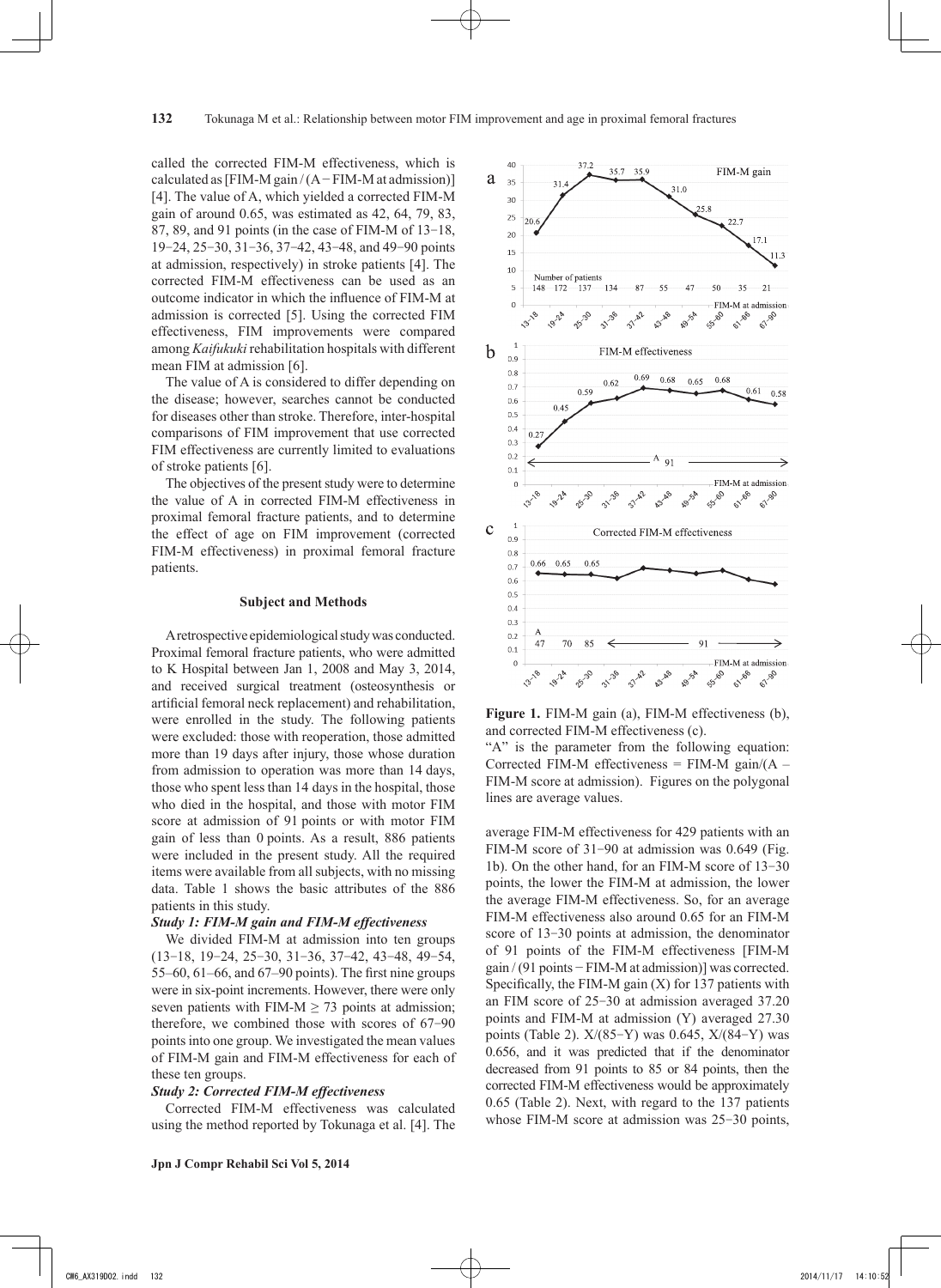|  | Table 1. Clinical characteristics of subjects in this study. |  |  |
|--|--------------------------------------------------------------|--|--|
|  |                                                              |  |  |

| Number of patients                   | 886                                              |
|--------------------------------------|--------------------------------------------------|
| Age                                  | $82.1\pm9.9(35-101, 83)$                         |
| <b>Sex</b>                           | Males 141, females 745                           |
| Affected side                        | Right 433, left 453                              |
| Duration from injury to admission    | $0.4\pm1.5(0-18, 0)$                             |
| Duration from admission to operation | $3.0\pm2.5(0-14, 2)$                             |
| Operation                            | Osteosynthesis 619, femoral neck replacement 267 |
| Length of hospital stay              | $59.3 \pm 24.9$ (14-189, 58)                     |
| FIM-M at admission                   | $32.8 \pm 15.0$ (13-88, 30)                      |
| FIM-C at admission                   | $25.5\pm9.2$ (5-35, 28)                          |
| FIM-M at discharge                   | $62.5 \pm 21.5$ (13-90, 68)                      |
| FIM-C at discharge                   | $26.2 \pm 8.5$ (5-35, 28)                        |
| FIM-M gain                           | $29.7\pm16.9$ (0-68, 29)                         |
| FIM-C gain                           | $0.7\pm3.2$ (-15-21, 0)                          |

Data for this study are expressed as mean  $\pm$  standard deviation (minimum – maximum, median) FIM, Functional Independence Measure; FIM-M, motor items of FIM; FIM-C, cognitive items of FIM.

| <b>Table 2.</b> Corrected FIM-M effectiveness. |  |
|------------------------------------------------|--|
|------------------------------------------------|--|

| FIM-M at admission               | $13 - 18$ | $19 - 24$ | $25 - 30$ |
|----------------------------------|-----------|-----------|-----------|
| Number of patients               | 148       | 172       | 137       |
| Mean FIM-M effectiveness         | 0.273     | 0.452     | 0.585     |
| X: average of FIM-M gain         | 20.65     | 31.42     | 37.20     |
| Y: average of FIM-M at admission | 15.07     | 21.41     | 27.30     |
| $X/(91-Y)$                       | 0.272     | 0.451     | 0.584     |
| $X/(86-Y)$                       |           |           | 0.634     |
| $X/(85-Y)$                       |           |           | 0.645     |
| $X/(84-Y)$                       |           |           | 0.656     |
| $X/(83-Y)$                       |           |           | 0.668     |
| $X/(71-Y)$                       |           | 0.634     |           |
| $X/(70-Y)$                       |           | 0.647     |           |
| $X/(69-Y)$                       |           | 0.660     |           |
| $X/(48-Y)$                       | 0.627     |           |           |
| $X/(47-Y)$                       | 0.647     |           |           |
| $X/(46-Y)$                       | 0.668     |           |           |
| Corrected FIM-M effectiveness    | 0.656     | 0.648     | 0.647     |

FIM-M effectiveness=FIM-M gain/(91 points-FIM-M at admission).

Corrected FIM-M effectiveness=FIM-M gain/(A-FIM-M at admission).

The values of A that yielded corrected FIM-M effectiveness at around 0.65 were 47, 70, 85 points for FIM-M score at admission of 13-18 points, 19-24 points, and 25-30 points.

the corrected FIM-M effectiveness [FIM-M gain / (85 points − FIM-M score at admission)] was calculated, and the average of 0.647 for the 137 patients was found. The average of FIM-M gain / (84 points − FIM-M score at admission) was 0.658. Thus we set the value of A in the corrected FIM-M effectiveness  $[FIN-M gain / (A-FIM-M score at admission)]$  as 85 points. Using the same method for groups with an FIM-M score at admission of 13-18 and 19-24 points, the value of A was set so that the corrected FIM-M effectiveness would be approximately 0.65. *Study 3: Stratification by age*

We stratified the subjects into seven groups by age: < 69, 70-74, 75-79, 80-84, 85-89, 90-94, and ≥ 95 years. We then investigated the number of patients, mean FIM-M at admission, and mean FIM-M effectiveness for each of these seven groups.

This study complied with the regulations of the Clinical Research Ethics Committee of our hospital, and was performed with the permission of the staff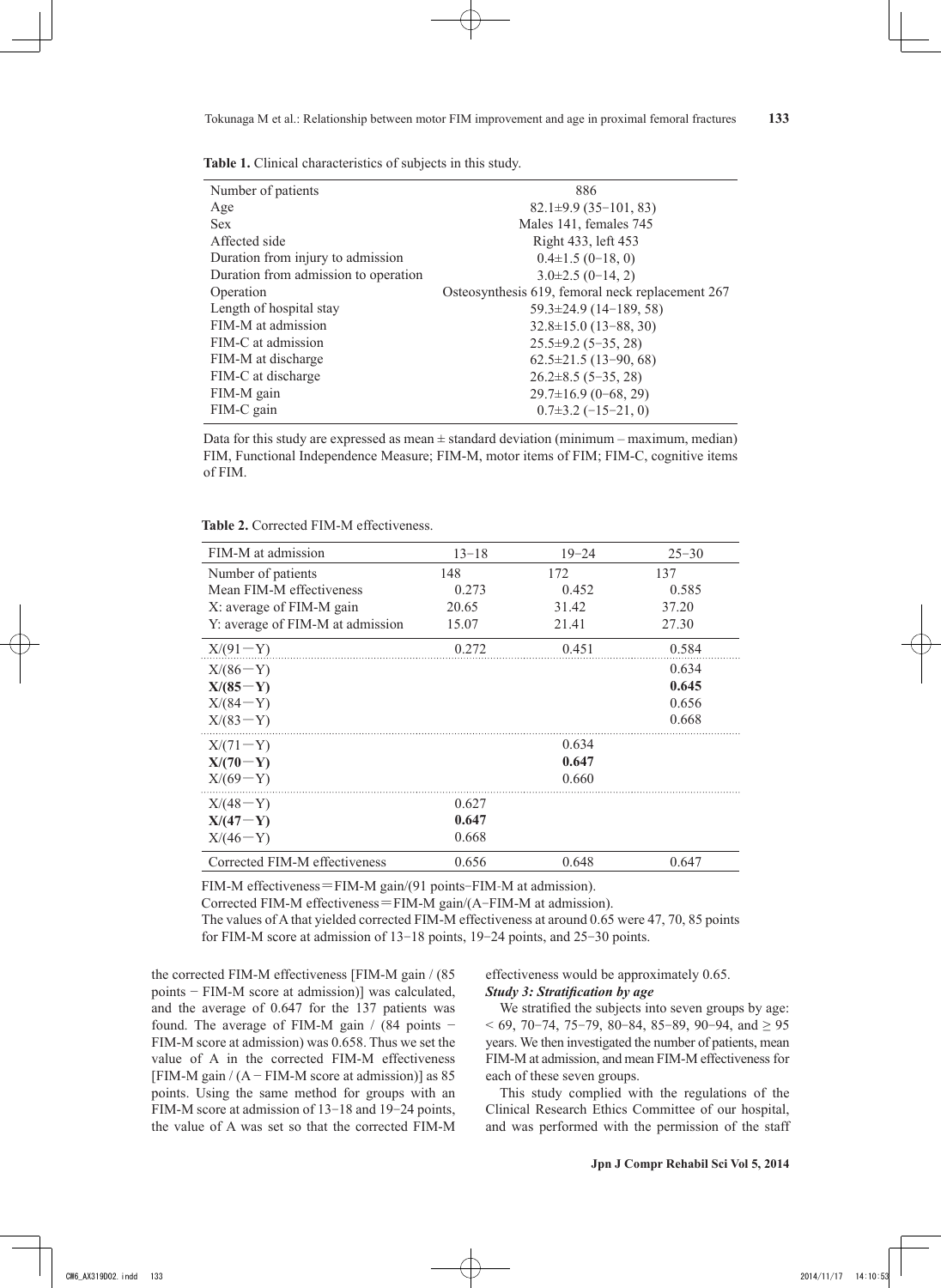previously designated by the Clinical Research Ethics Committee.

# **Results**

 Mean FIM-M gain was highest in subjects with FIM-M scores of 25-30 points at admission (Fig. 1a).

 For the formula, Corrected FIM-M effectiveness = FIM-M gain  $/(A - FIM-M$  at admission), the values of A that yielded a corrected FIM-M effectiveness of roughly 0.65 for FIM-M of 13-18, 19-24, and 25-30 points at admission were 47, 70, and 85 points, respectively (Table 2, Fig. 1c). Correction was performed for three of the ten groups (for subjects with FIM-M of 13-18, 19-24, and 25-30 points at admission); these groups accounted for 457 subjects, or 51.6% (457/886) of all subjects.

When stratified into seven groups by age, the age group with the highest number of patients was 85-89 years (Fig. 2a). Mean FIM-M at admission declined with advancing age (Fig. 2b). Corrected FIM-M



**Figure 2.** Numbers of patients, FIM-M at hospitalization, and corrected FIM-M effectiveness by age. Figures on the polygonal lines are average values.

effectiveness also declined with advancing age, especially above 80 years old (Fig. 2c).

## **Discussion**

The present study identified the value of A in the denominator of the formula for corrected FIM-M effectiveness in proximal femoral fracture patients, and demonstrated that the mean FIM improvement (corrected FIM-M effectiveness) in proximal femoral fracture patients begins to decline at the age of 80.

ADL improvement in stroke patients has been compared between hospitals after correcting the differences in mean ADL at admission between rehabilitation hospitals using the following four methods: correction of ADL gain using a standard severity distribution [7, 8]; limiting patients based on ADL at admission [9]; the corrected FIM effectiveness [6]; and case-control studies matching age and FIM at admission [10]. However, we could find no reports that compared FIM improvement in proximal femoral fracture patients between hospitals. The present study determined the value of A in corrected FIM-M effectiveness in proximal femoral fractures; therefore, inter-hospital comparisons of FIM improvement (corrected FIM-M effectiveness) in proximal femoral fracture patients are theoretically possible even when there are differences between hospitals in mean FIM at admission.

In regard to the association between age and FIM improvement in proximal femoral fracture patients, Maeshima et al. [11] conducted an investigation of 50 cases in which they observed a positive correlation between FIM gain and the duration of hospitalization and amount of rehabilitation; however, FIM gain was not significantly correlated with age (correlation coefficient =  $-0.26$ ). In another investigation of 557 cases of femoral fracture, Semel et al. [12] also did not observe a significant correlation between age and FIM gain (correlation coefficient =  $0.02$ ,  $p = 0.65$ ). However, other reports have stated that FIM improvement is poor in elderly proximal femoral fracture patients [13, 14]. In a study of 946 femoral fracture patients aged 65 and older, Lieberman et al. [13] performed multiple regression analysis with the total FIM effectiveness score (total FIM gain score / (126 − total FIM score at hospitalization)) as the response variable; they reported that of 40 explanatory variables, eight items including age were selected (adjusted  $R^2 = 0.319$ ). The eight items selected were: pre-fracture FIM (standardized regression coefficient  $\beta$  = 0.261), serum albumin at discharge (*β* = 0.222), Folstein Mini-Mental State Examination ( $\beta$ =0.174), visual impairment ( $\beta$ =-0.089), dyspnea at mild exertion ( $\beta$  = −0.080), age ( $\beta$  = −0.080), poststroke motor impairment  $(\beta = -0.072)$ , and decreased serum folic acid ( $\beta$  = −0.055) [13]. Even when taking several factors into consideration, age significantly inhibited FIM improvement. FIM improvement is